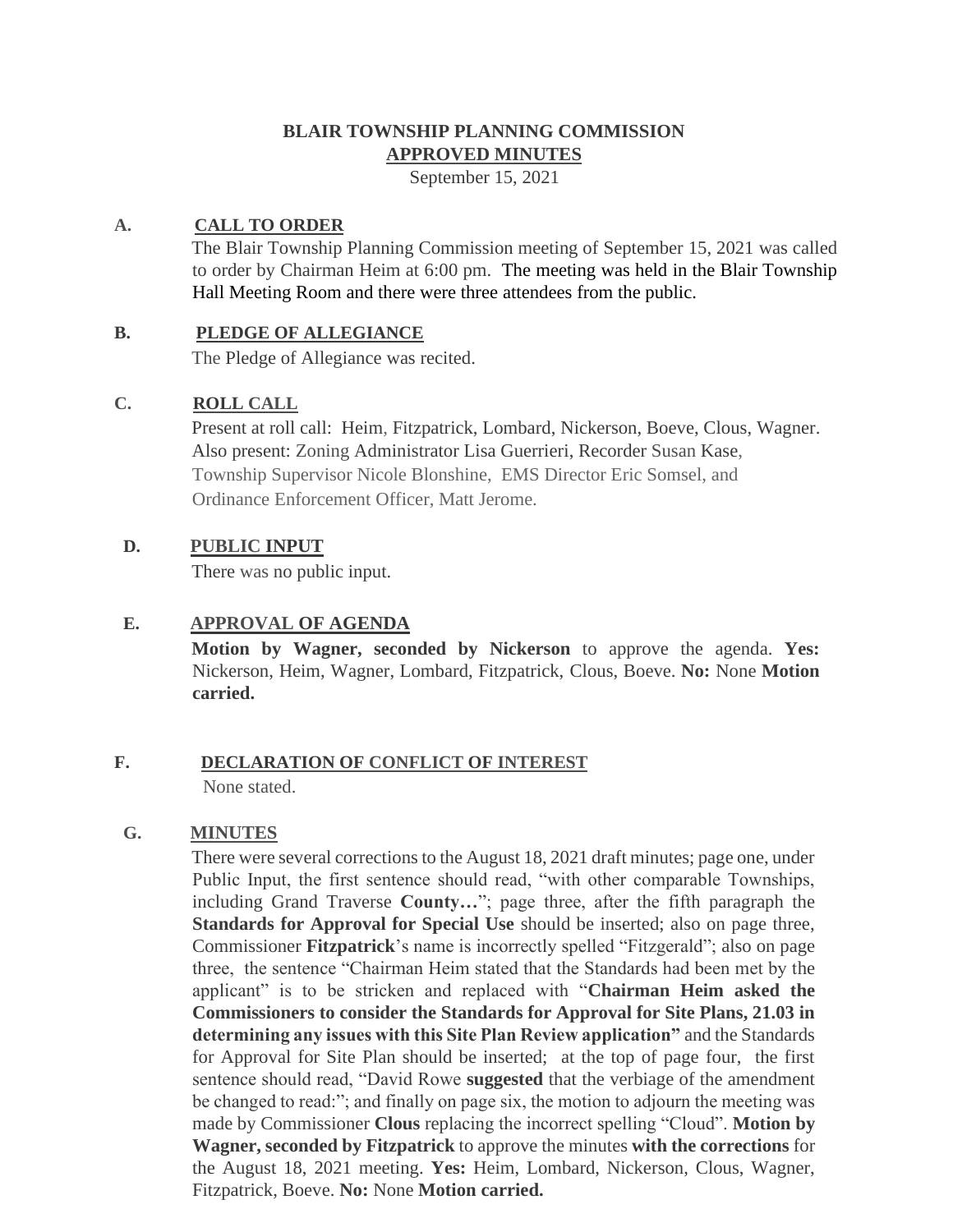## **H. CORRESPONDENCE**

Zoning Administrator, Lisa Guerrieri stated there were two items of correspondence received: a letter from Haggard's Plumbing in support of the **#SU/SPR 21-09-01**  application and two emails from the Township Attorney, Karrie Zeits. The emails are attached to these minutes to provide context to the discussion of the issue.

## **I. PRESENTATIONS**

There were no presentations.

## **J. NEW BUSINESS**

**Special Use/Site Plan Review Case SU/SPR#21-09-01**: Applicant, Alliance Beverage, is requesting a Special Use/Site Plan Review to establish a 70,000 SF beverage warehouse and distribution facility on vacant property, located at 525 W. Commerce Drive, Traverse City, MI 49685; Parcel # 28-02-005-020-20, North of US 31, West of Commerce Drive, Section T26N R11W.

Chairman Heim stated that the Special Use review will be guided by the Standards of the Ordinance under Section 22.04. The Special Use application will have final approval by the Blair Township Board of Trustees upon recommendation of the Planning Commission to approve the Special Use.

Chairman Heim opened the Public Hearing at 6:08 p.m.

The applicant was represented by Douglas L. Mansfield, President, Mansfield Land Use Consultants, 800 Cottageview Drive, Suite 201, Traverse City MI 49685. Also present for the applicant were Jim Simon, Project Manager, Pioneer Construction, 550 Kirtland Street SW, Grand Rapids, MI 49507, and Shannon Gary, Vice President, Alliance Beverage Distributing, 4490 60<sup>th</sup> Street SE, Grand Rapids, MI 49512.

Mr. Mansfield summarized the proposed development as a 70,000 SF warehousing facility for beverage distribution, on approximately ten acres at 525 W. Commerce Drive. He added that the building site will require substantial fill to make the land level for construction. Mr. Mansfield pointed to the elevations on the plans and noted that it will complement Commerce Park nicely. Alliance currently owns a warehouse on Cass Road; this new warehouse will replace the older building. Mr. Mansfield acknowledged that in accordance with Blair Township zoning ordinances, the proposed development requires a more stringent review as it is over 11,000 SF.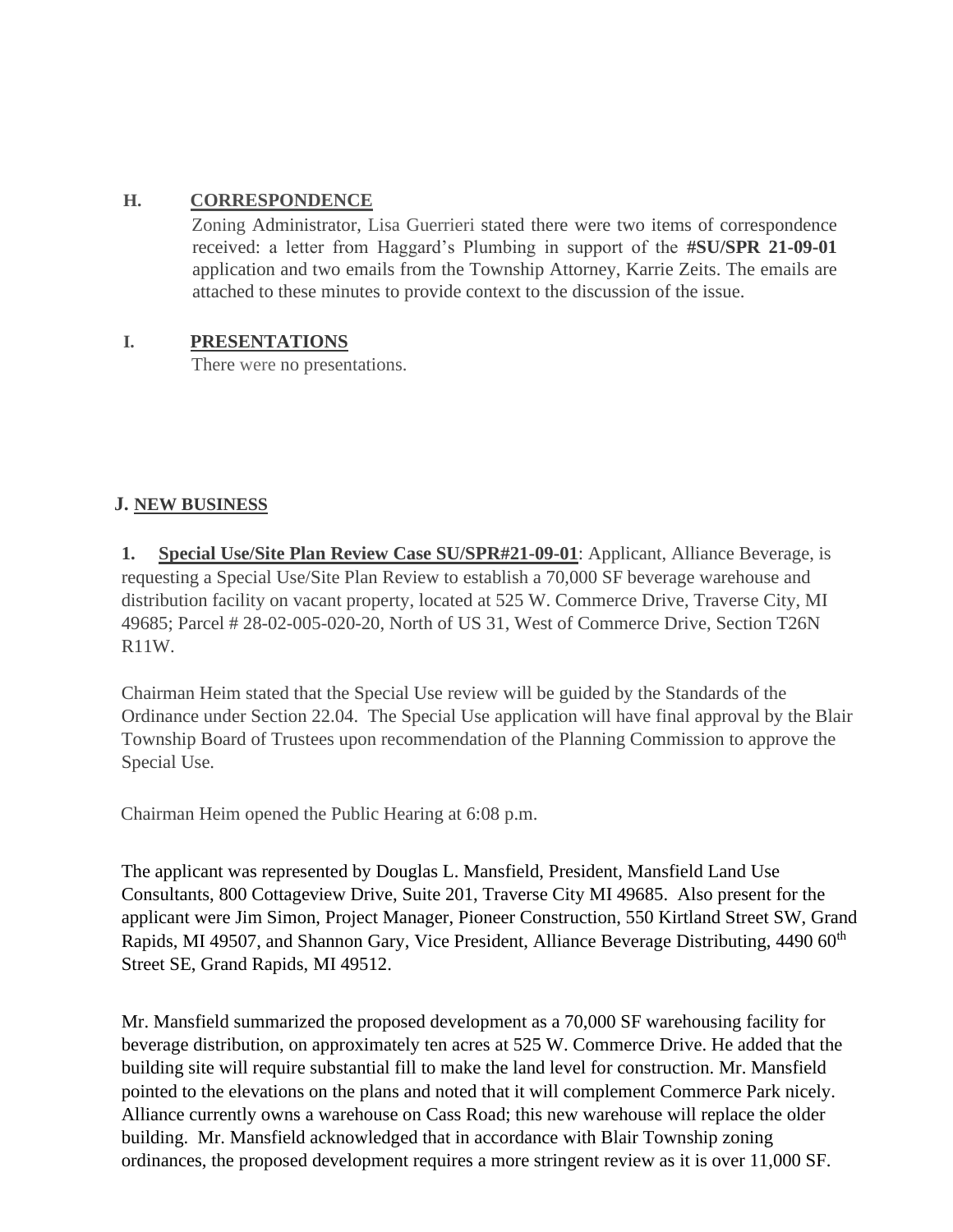Trucks will be coming and going consistently throughout the day; there will be approximately 15 employees per shift.

Lisa Guerrieri pointed out that the Plan as submitted shows 37 trees; 40 trees are required per zoning ordinance. It was agreed upon by Guerrieri and the applicants that three trees can be added to plan where required as there are ample trees on the site currently.

Chairman Heim opened the discussion to the Commissioners. Commissioner Boeve asked where the fill would be sourced. Mr. Mansfield responded that some of the fill will come from the property and some fill will be brought in.

Chairman Heim closed the Public Hearing at 6:20 p.m.

Chairman Heim asked the Commissioners to consider the Standards for Approval for the Special Use; they are referenced below.

## **Section 22.04 Standards for Approval**

1. The Planning Commission shall review the particular circumstances and facts related to each proposed special use application in terms of the following standards and requirements and shall make a determination as to whether the use proposed to be developed on the subject parcel meets the following standards and requirements:

a. Will be harmonious with and in accordance with the general objectives of the Master Plan.

b. Will be designed, constructed, operated, and maintained in harmony with the existing and intended character of the general vicinity and the natural environment so that the use will not change the essential character of that area.

c. Will not be hazardous or disturbing to existing or future neighboring uses.

d. Will represent a substantial improvement to property in the immediate vicinity and to the community as a whole.

e. Will be served adequately by essential public services and facilities, such as highways, roads, drainage structures, police and fire protection, and refuse disposal; or the persons or agencies responsible for the establishment of the proposed special use shall be able to provide adequately for such services.

f. Will not create excessive additional requirements at public cost for public facilities and services and will not be detrimental to the economic welfare of the community.

g. Will not involve uses, activities, processes, materials, equipment and conditions of operation that will be detrimental to any persons, property, or the general welfare by reason of excessive smoke, fumes, glare, noise, vibration or odors.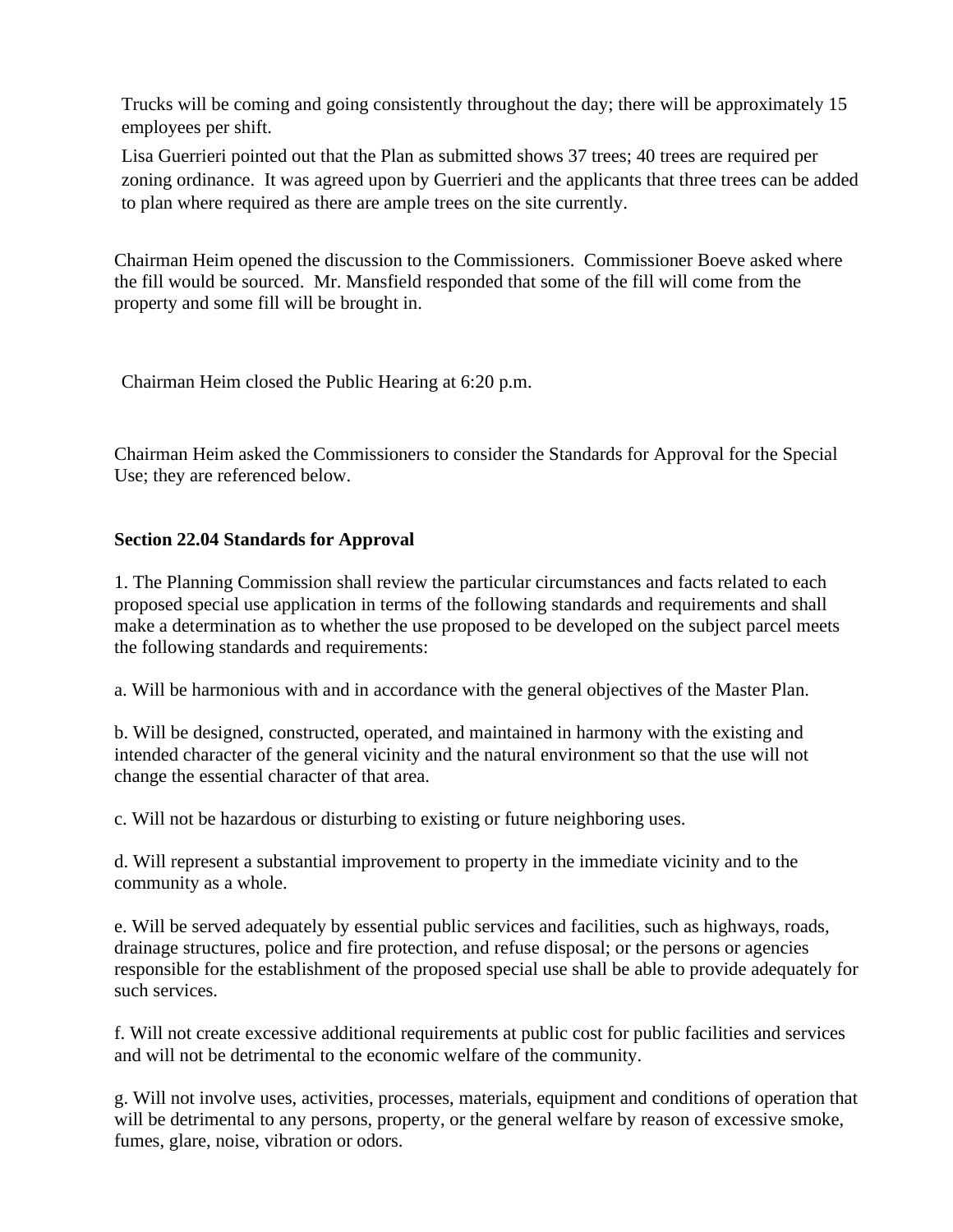**Motion by Lombard, seconded by Clous** to recommend to the Blair Township Board of Trustees to **approve Case SU #21-09-01** as **presented** because it has met the Standards for Approval as required in Section 22.04 A through G of the Blair Township Zoning Ordinance. **Yes:** Heim, Lombard, Nickerson, Wagner, Clous, Fitzpatrick, Boeve. **No:** None. **Motion carried.** 

Chairman Heim moved on to the Site Plan Review, **#SPR 21-09-01,** for the same applicant. The Standards for Approval are 21.03.

Chairman Heim asked the Commissioners to review the Standards for Approval, listed below, before taking further action.

## **Section 21.03 Standards for Approval (Amendment 104-05-08-05, Effective January 29, 2009) A site plan shall be reviewed and approved by the Planning Commission upon finding that the following conditions are met:**

1. That the proposed use will not be detrimental to the adjacent property or the surrounding neighborhood, including properties located in adjacent municipalities.

2. For all roads governed under this Ordinance, there shall be a proper relationship between existing roads and highways and proposed deceleration lanes, service drives, ingress and egress drives, and parking areas to assure the safety and convenience of pedestrian and vehicular traffic. Public roads are not governed by this Ordinance.

3. That buildings, structures, parking areas, utility areas, walls, and fences are so designed and located to minimize the adverse effects of such development on users of such development and occupants of adjacent properties.

4. That any adverse effects of the proposed development and activities which will impact adjoining occupants or owners shall be minimized by appropriate landscaping, fencing, or other screening.

5. That as many natural landscape features as possible are retained, particularly where they provide a barrier or buffer between the development and adjoining properties used for dissimilar purposes, and where they assist in preserving the general appearance of the neighborhood.

6. The proposed development provides for the proper development of public utilities and infrastructure.

7. All buildings or groups of buildings are arranged to permit emergency vehicle access.

8. Site plan approval may be conditioned upon the applicant providing evidence that the necessary permits have been applied for. A land use permit shall not be issued until the Zoning Administrator receives a copy of the required permit(s).

9. The Planning Commission may require additional landscaping, fences, and walls in pursuit of these objectives and same shall be provided and maintained as a condition of the use to which they are appurtenant.

10. The Planning Commission may recommend that escrow money be placed with the Township so as to provide for a marginal service drive equal in length to the frontage of the property involved.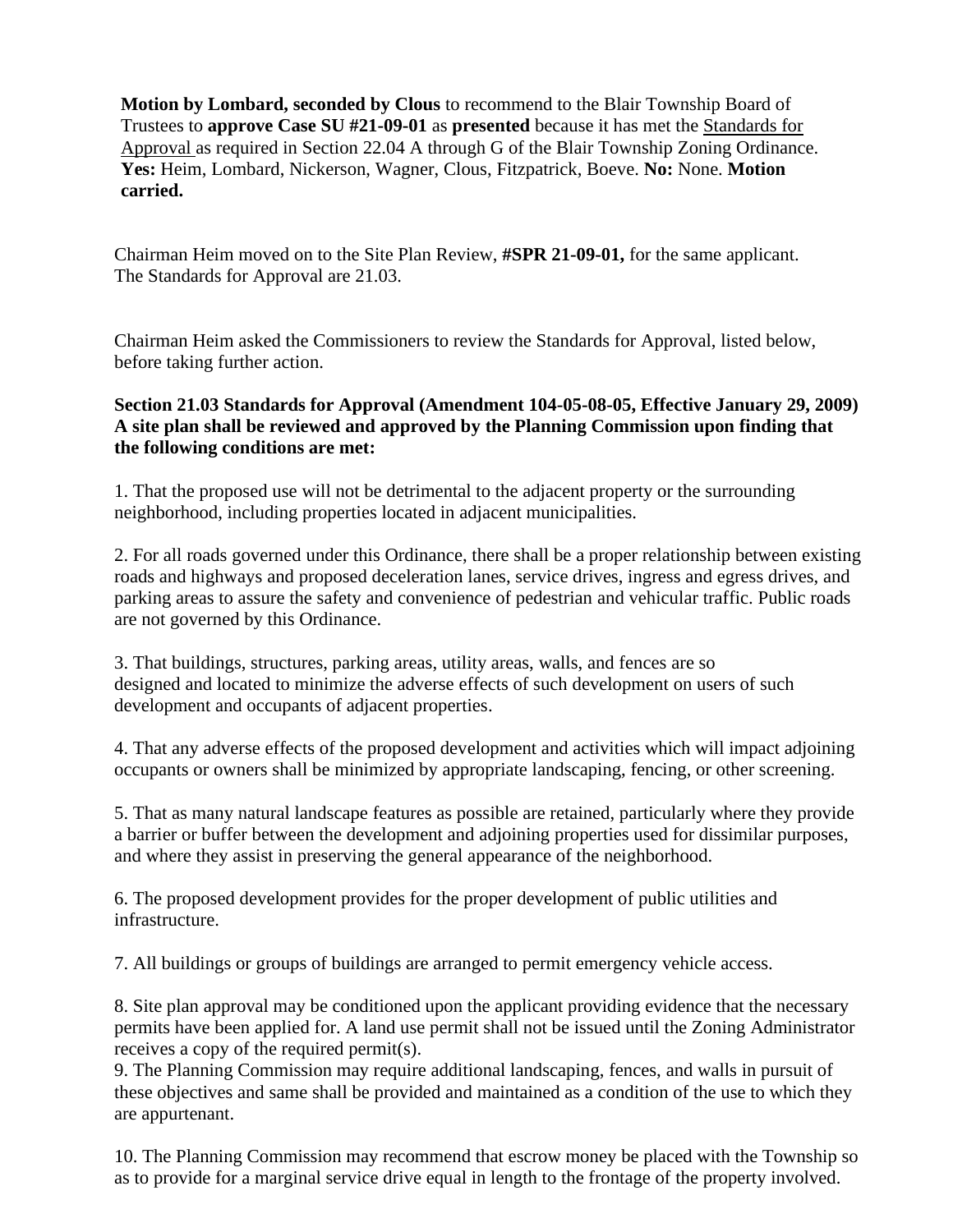Zoning compliance permits shall not be issued until the improvement is physically provided or monies having been deposited with the Township Clerk.

11. Where the Township has adopted a specific area or neighborhood improvement or redevelopment plans and recommendations involving, but not limited to, public rights-of-way, utilities, and storm drainage, parking facilities, building placement, access drives, floor space density allocations, building facade and architectural treatment, no site plan shall be approved unless there is general compliance with such Township Plan.

**Motion by Fitzpatrick, seconded by Wagner** to **approve Case SPR #21-09-01** with the following condition: 1, that the Special Use Application is approved by the Blair Township Board of Trustees. The site plan with the condition will have met the Standards for Approval as required in Section 21.03 #1 through #11 and is a use permitted in the Commercial Zoning District of the Blair Township Zoning Ordinance. **Yes:** Heim, Lombard, Nickerson, Wagner, Clous, Fitzpatrick, Boeve. **No:** None **Motion carried.** 

## 2. **Election of Officers**

It was noted that the Election of Officers should have been held at the July meeting, was missed at the August meeting and therefore is to be held at tonight's meeting. The past practice has been for a motion to be made in nominating a person and then a vote is taken. Offices held on the Planning Commission are Chairman, Vice Chairman and Secretary. Current Vice Chairman Commissioner Lombard expressed his intention to be replaced as Vice Chairman.

**Motion by Fitzpatrick, seconded by Boeve** to nominate Jerry Heim for Chairman; **all Yeas, Motion carried.** 

**Motion by Boeve, seconded by Nickerson** to nominate Travis Clous for Vice Chairman; **all Yeas, Motion carried.**

**Motion by Boeve, seconded by Fitzpatrick** to nominate Adam Wagner for Secretary; **all Yeas, Motion carried.**

### **K. Unfinished Business**

None

### **L. Reports**

1) Zoning Administrator – Lisa Guerrieri directed the Commissioners' attention to the two emails (attached at the end of these minutes) in the correspondence received from the Township Attorney, Karrie Zeits; at the August Planning Commission meeting there appeared to be a conflict of interest on the motion to amend the private road maintenance agreement